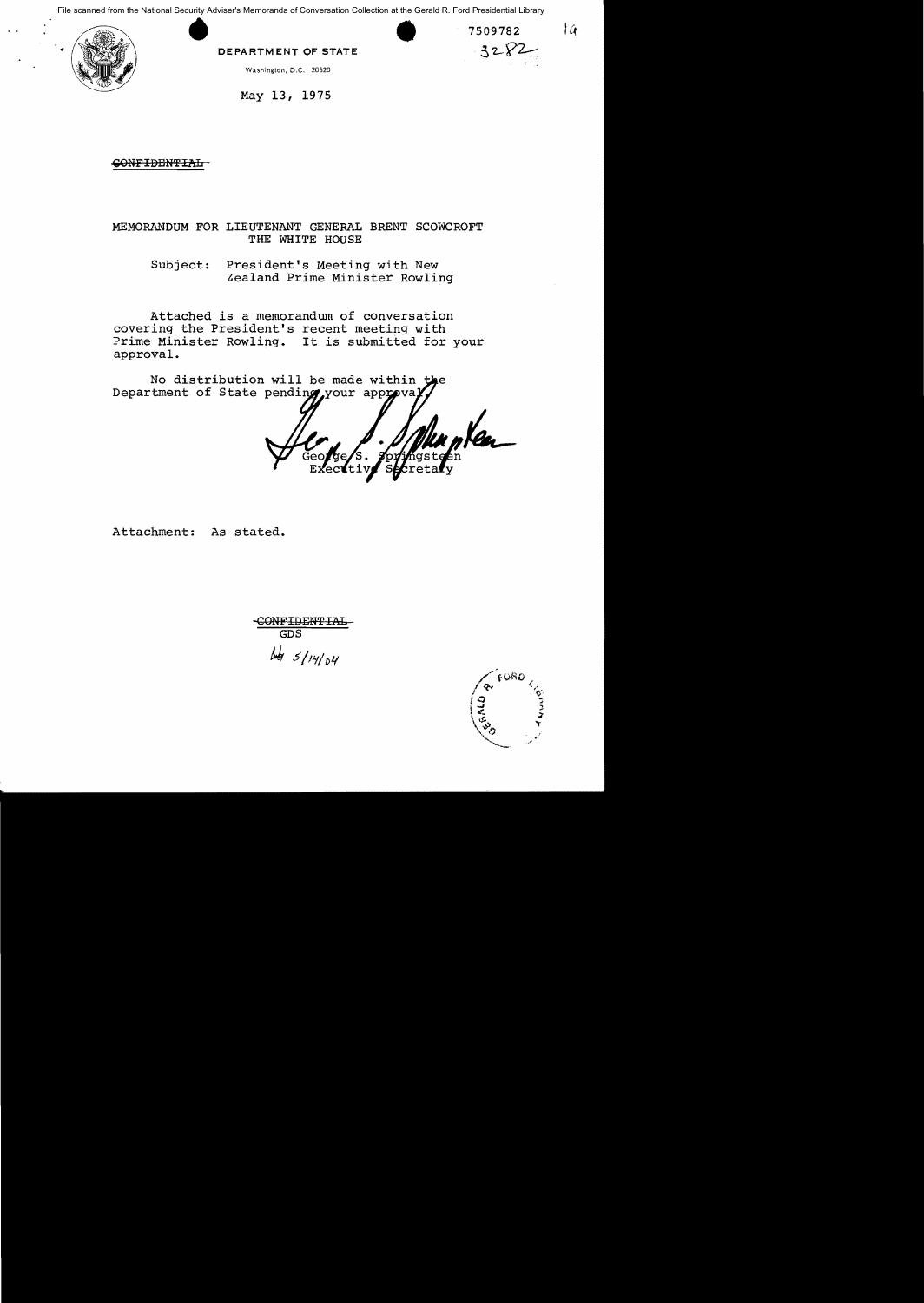

CONFIDENTIAL DEPARTMENT OF STATE

# *Memorandum* of *Conversation*

DATE: May 7, 1975<br>TIME: 11:00 AM TIME: 11:00 AM<br>PLACE: The Whi The White House SUBJECT: President Ford's Meeting with Prime Minister Rowling

PARTICIPANTS: US: President Ford Secretary Kissinger Ambassador Selden, US Ambassador to New Zealand General Scowcroft Assistant Secretary Habib

New Zealand: W. E. Rowling, Prime Minister Lloyd White, Ambassador to the United States . H. H. Francis, Assistant Secretary of Foreign Affairs

DISTRIBUTION:

PRESIDENT: Was your Commonwealth Ministers Meeting successful?

PRIME MINISTER: Generally, yes. There were no tremendous conclu-PRIME MINISTER: Generally, yes.<br>sions reached at the meeting.

PRESIDENT: How frequently are they held?

PRIME MINISTER: Biennially.

KISSINGER: (Jokingly) I pointed out to the Prime Minister that such a meeting was a violation of the Monroe Doctrine.

\. GDS

PRIME MINISTER: There were thirty-three States participating and twenty-eight heads of government were there, five did not show up.

KISSINGER: Who was not present?

PRIME MINISTER: Williams of Trinidad, and Amin of Uganda.

KISSINGER: The latter does not surprise me.

**DECLASSIFIED**<br>**E.O. 12958, Sec. 3.5 B.O. 12958, Sec. 3.5**<br>**State Dept. Guidelines**, *Statuk view 3/4/04*  $5/9/75 - x29596$  By  $\frac{1}{4}$ , NARA, Date  $\frac{2/14}{9}$ .

١b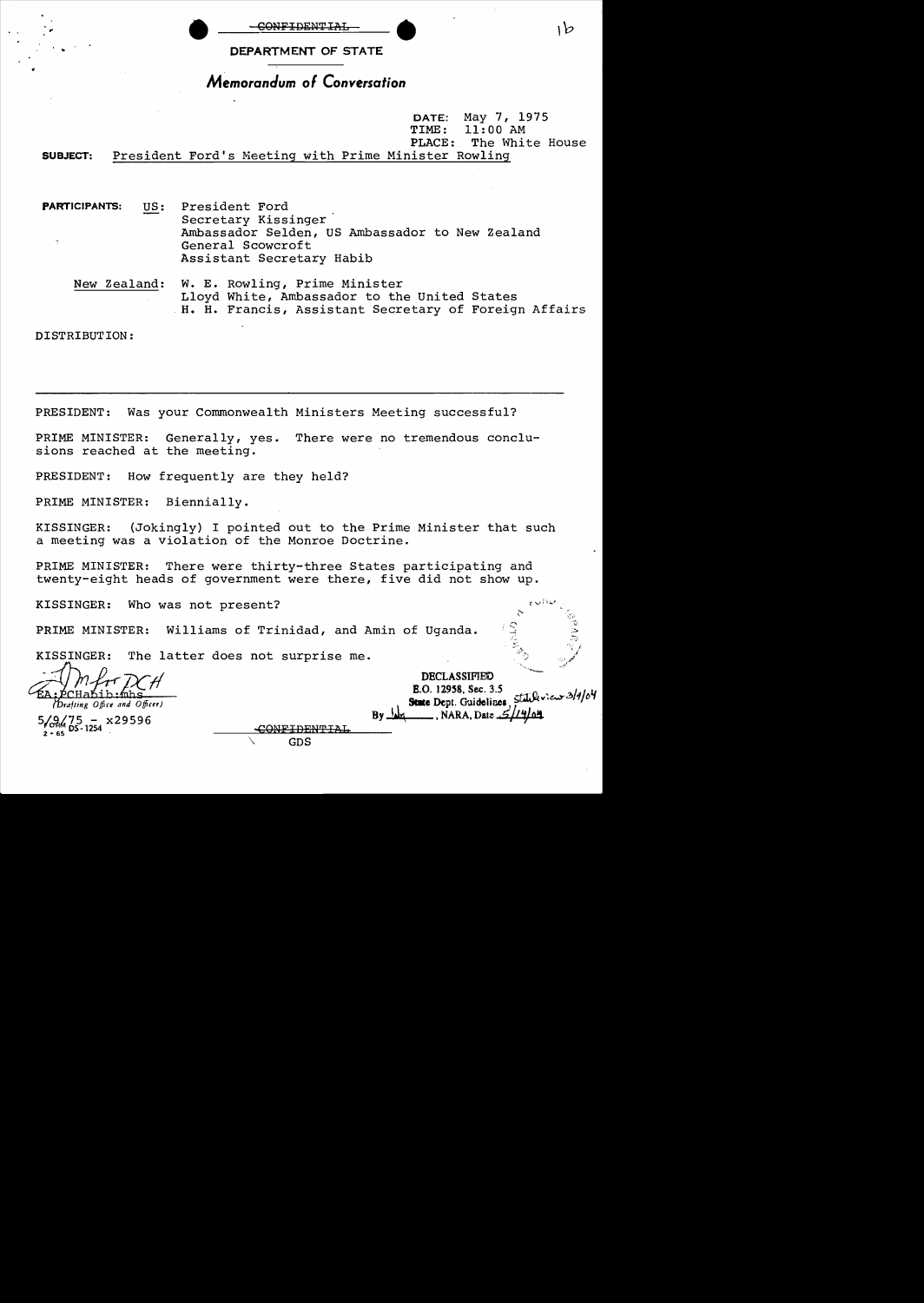## eONFIDEN'fIAL 2

PRESIDENT: (Pointing at Ambassador Selden) Our Ambassador is an old colleague of mine. We were sixteen years together in the House. I hope he has been behaving himself in your country.

PRIME MINISTER: He has done very well. He has made his presence<br>felt. It is useful to have someone who has a good in at the Capit It is useful to have someone who has a good in at the Capitol and understands political affairs.

AMB SELDEN: I received a very cordial reception. I am ashamed how hospitable the Prime Minister is whenever I ask to see him.

PRIME MINISTER: There are very close relations between our people and that association will continue to improve strongly. We do not forget our relations beginning from World War II.

PRESIDENT: I was in the area on an aircraft carrier in World War II<br>over Christmas and New Year, and a few days after, of 1943-44, We over Christmas and New Year, and a few days after, of 1943-44. conducted a strike on Rabau1. It was a risky business.

KISSINGER: Was it as late as that?

PRESIDENT: Rabaul was a big Japanese base in the area.

AMB SELDEN: They are carrying on the Coral Sea celebrations now in<br>New Zealand. Secretary Weinberger is there. Secretary Weinberger is there.

PRIME MINISTER: We also have very good relations in our common effort in the Antarctic.

PRESIDENT: Do they operate from New Zealand?

PRIME MINISTER: You supply your Antarctic base through Christchurch.

PRESIDENT: I was scheduled to go to the Antarctic once with a group<br>but I could not make it. Those who did go were terribly impressed. Those who did go were terribly impressed.

PRIME MINISTER: I would also like to go but the landscape will not change.

AMB SELDEN: We are getting great cooperation from the New Zealanders in our Antarctic bases.

PRESIDENT: Since when have we been there?

AMB WHITE: The beginning of 1957 and 1958.

KISSINGER: How long does it take to get to the South Pole from New Zealand?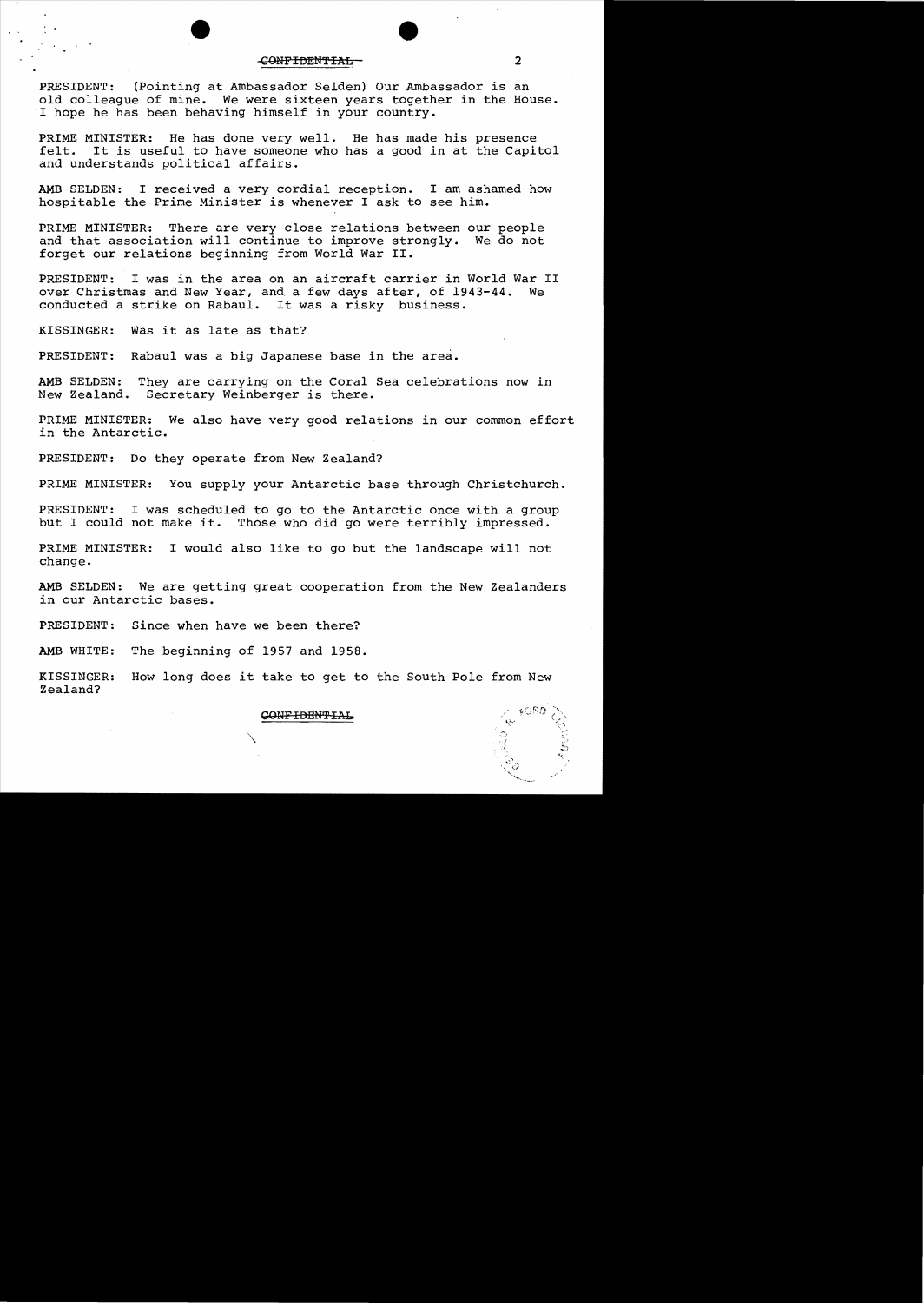CONFIDENTIAL 3

AMB SELDEN: By C-130 it takes nine hours, by jet you can do it in five hours. But that is only possible for five months out of the year.

PRIME MINISTER: Maybe you could jet there for one of your Middle East conferences.

KISSINGER: We could hold a Middle East conference there. I know a few foreign ministers I would like to leave behind.

PRESIDENT: I am delighted to meet and exchange views on problems with you. About a week ago today, we had a traumatic experience. This was a setback for us and now we will be taking a look at the long-range in the Pacific and Asia. It has been reported and we have said that we will continue to play a major role there and elsewhere. We will state that publicly and privately. The American people will not retreat to a 1920 attitude. But they will have to be led by the benefits which will come from our international relations. Our relations with you are good and we want to maximize the opportunity of continuing them. The Congress has also been through a difficult period. It is not the same Congress we knew in the past, Ambassador Selden. There are many differences now, particularly on the majority<br>side. I think the Congress will continue to support our broad poliside. I think the Congress will continue to support our broad poli-<br>cies. We will continue our associations and our commitments with th We will continue our associations and our commitments with the countries with whom we have been associated so long. What disturbs me is instead of taking the long view, some people are taking the short view and trying to get limited benefits. We will keep up our strength. We may have some trouble with Congress, but in the final analysis they will give me what I recommend. We have asked for a military budget of \$94 billion but we will keep strong and I want you to know that as far as our commitments are concerned we will stand by them.

PRIME MINISTER: That is encouraging from our point of view. I accept them with some relief. We hope you stay in the Pacific. We are aware of your domestic problems. That is an inevitable part of the political situation. But it is encouraging to hear the things you have said. The traumatic experience of the United States has been shared by Southeast Asia and in the Pacific according to the distance which a country has from the problem. Lee, Razak and others at the Commonwealth meeting were concerned with the remote possibility that the United States would turn inward and they would feel marooned. As said to Dr. Kissinger earlier, we hold the view that you must not only be strong militarily but also assist in the economic strength of the region. For us, when the United States hiccups, we get a stitch. When you do more than hiccup, we get really ill.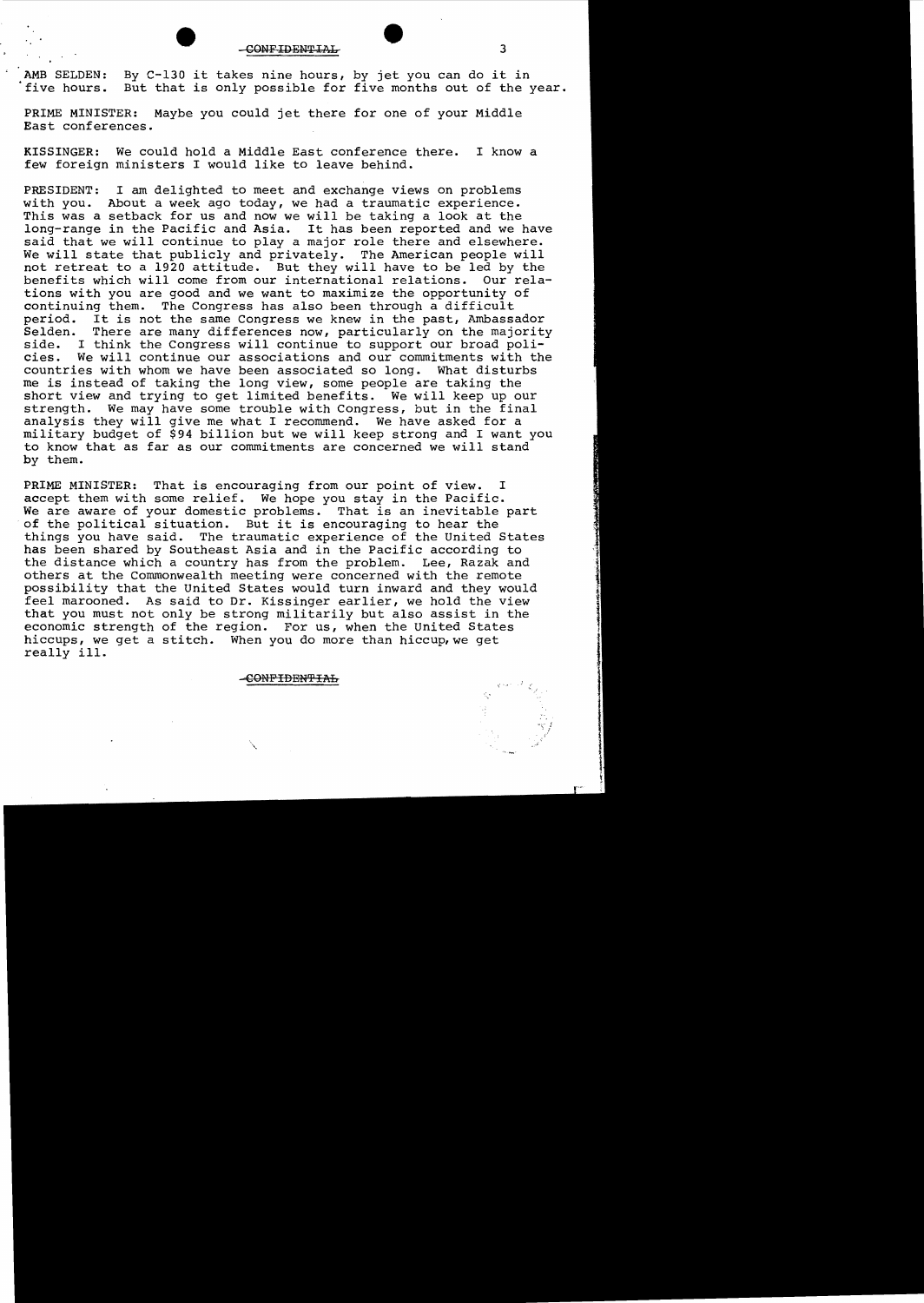#### -CONFIDENTIAL-4

PRESIDENT: It might be useful if I give you some of the economic analysis I now have. We feel we have reached the bottom of the recession. A number of indicators show that we are at the bottom and poised for a revival. This has been a unique recession involving a great deal of inventory liquidation. Retailers and manufactures<br>have been liquidating at the most rapid rate in history. This is have been liquidating at the most rapid rate in history. now done and we are seeing a reduction in inflation from a previous rate of 12% to about 2-3%. There has been some increase in unemploy-<br>ment. That is unfortunate but the last statistics showed a gain in That is unfortunate but the last statistics showed a gain in ment. That is unfortunate but the last statistics showed a gain in<br>the number of people employed. It increased by 250,000 and the layoff rate is slowing down. Unemployment compensation showed a slight<br>decline. Altogether the evidence shows that by July 1 there should Altogether the evidence shows that by July 1 there should be'encouraging developments at home. One of the benefits of meeting with you, Prime Minister Wilson and others is that it gives us a chance to coordinate economic programs to help the Western World generally.

PRIME MINISTER: We are running behind you. We took a beating in our trade relations with the United States as well as with other countries. Our export sales went down by at least 15%.

AMB SELDEN: Last year the United States ran its first favorable balance with New Zealand in over fifteen years.

PRESIDENT: You are one of the few countries about which we can say that.

PRIME MINISTER: We are heavily dependent on the United States market for beef. We know the circumstances which produced a voluntary scheme for controls.

PRESIDENT: I am glad you cooperated on that.

PRIME MINISTER: We had to accept it reluctantly. We had to bow to the inevitable. We hope you will review the matter as circumstances change.

PRESIDENT: We will do so. Our beef prices have gone up in the last two weeks. They had gone down too low. They had gone down too low.

PRIME MINISTER: Prices are getting more solid. We don't want to see the high prices of 1973. They were too high. We would prefer more stability. We were accused of being protectionist. We are not really. Our inflation rate is running about 13% but we have almost no unemployment.

PRESIDENT: You are fortunate. Our unemployment rate has gone up but it appears to be levelling off. Nevertheless, we budgeted a deficit of \$6 billion for unemployment compensation but that has increased to \$8 billion now. That kind of deficit is far too large and we may even see Congress doing things that would add to it.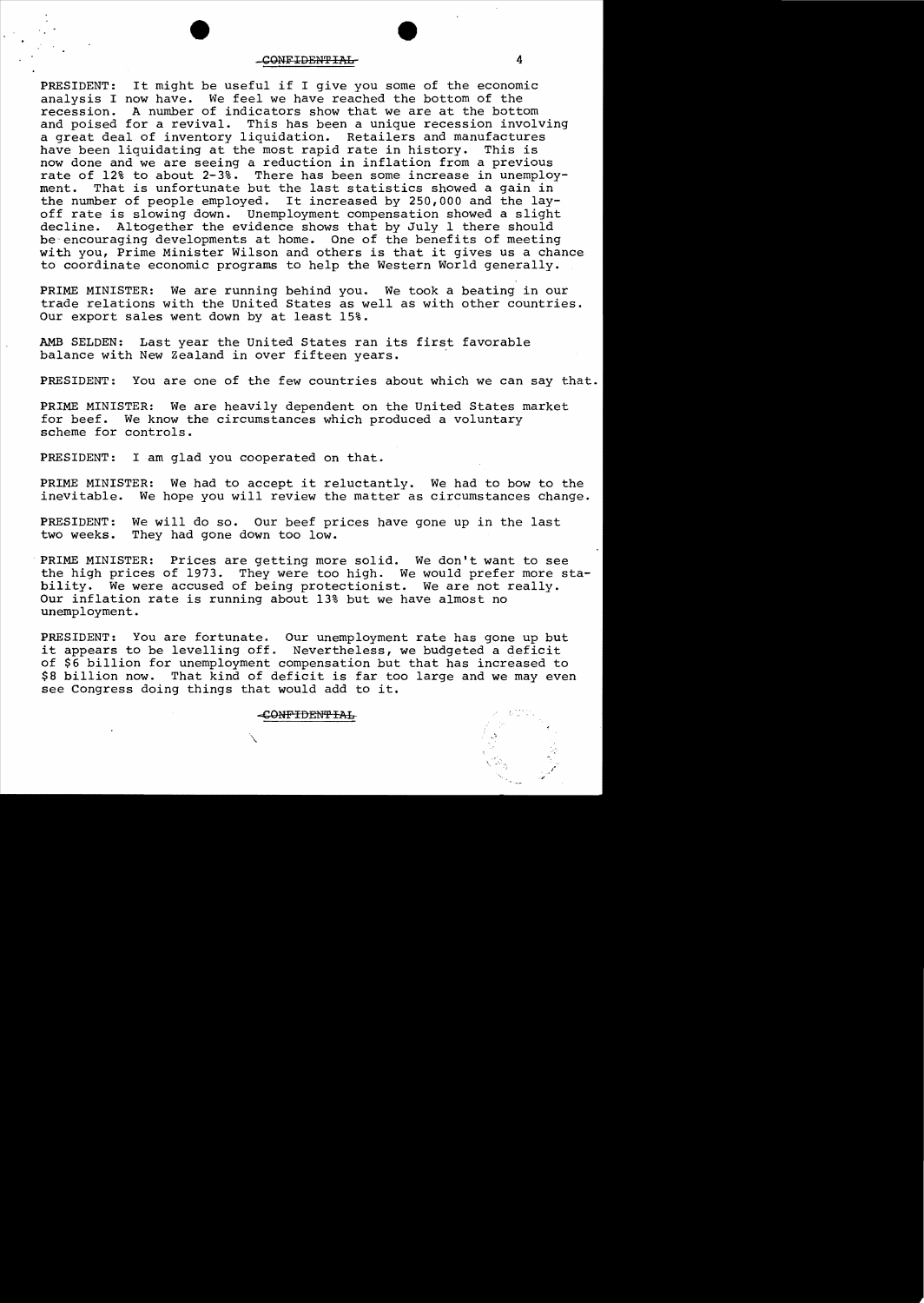#### CONFIDENTIAL 5

PRIME MINISTER: We are running a deficit too but we expect improvement in a private sector which will help keep our budget in balance. If I could sneak a point in, I would like to remind you of the fact<br>that IMF is in the process of new allocations on drawings. The that IMF is in the process of new allocations on drawings. general allocation has been increased by 32% but we come out short to about 7%. There is a Directors' meeting coming up and without wishing to take anything from the United States it would be helpful if your directors could put in a word for us.

PRESIDENT: How has New Zealand been affected by energy prices?

PRIME MINISTER: Our energy costs increased by three times. 96% of our manufacturing requirements are imported. Fortunately 25% is supplied by hydro and geo-thermal. We could have ridden out the oil price rise if commodity prices had not dropped. The costs of our imports have increased and that has accounted for 40% of our inflation.

PRESIDENT: Between energy and food price increases, our costs rose but the recent stability of food and energy prices reduced the inflationary pressure. We hope a boom does not get started again.

PRIME MINISTER: Our commodity imports have been a problem. For example sugar prices rose by three times.

KISSINGER: I thought the world price was down.

PRIME MINISTER: Yes, but we buy our sugar by contract from Fiji and Australia, and we have been paying some higher prices in Fiji, partly as an economic subsidy.

PRESIDENT: There has been a substantial drop from past prices by about half.

PRIME MINISTER: There has been some drop in commodity prices.

KISSINGER: Some people are talking about the indexation of oil prices. That would have meant oil prices would have gone down with commodity prices.

PRIME MINISTER: There was some opposition to indexation at the Commonwealth Conference.

KISSINGER: We are opposed to it.

PRESIDENT: Indexation looks good when prices are up but not when they are going down.

AMB SELDEN: New Zealand has been doing some off-shore drilling.

\.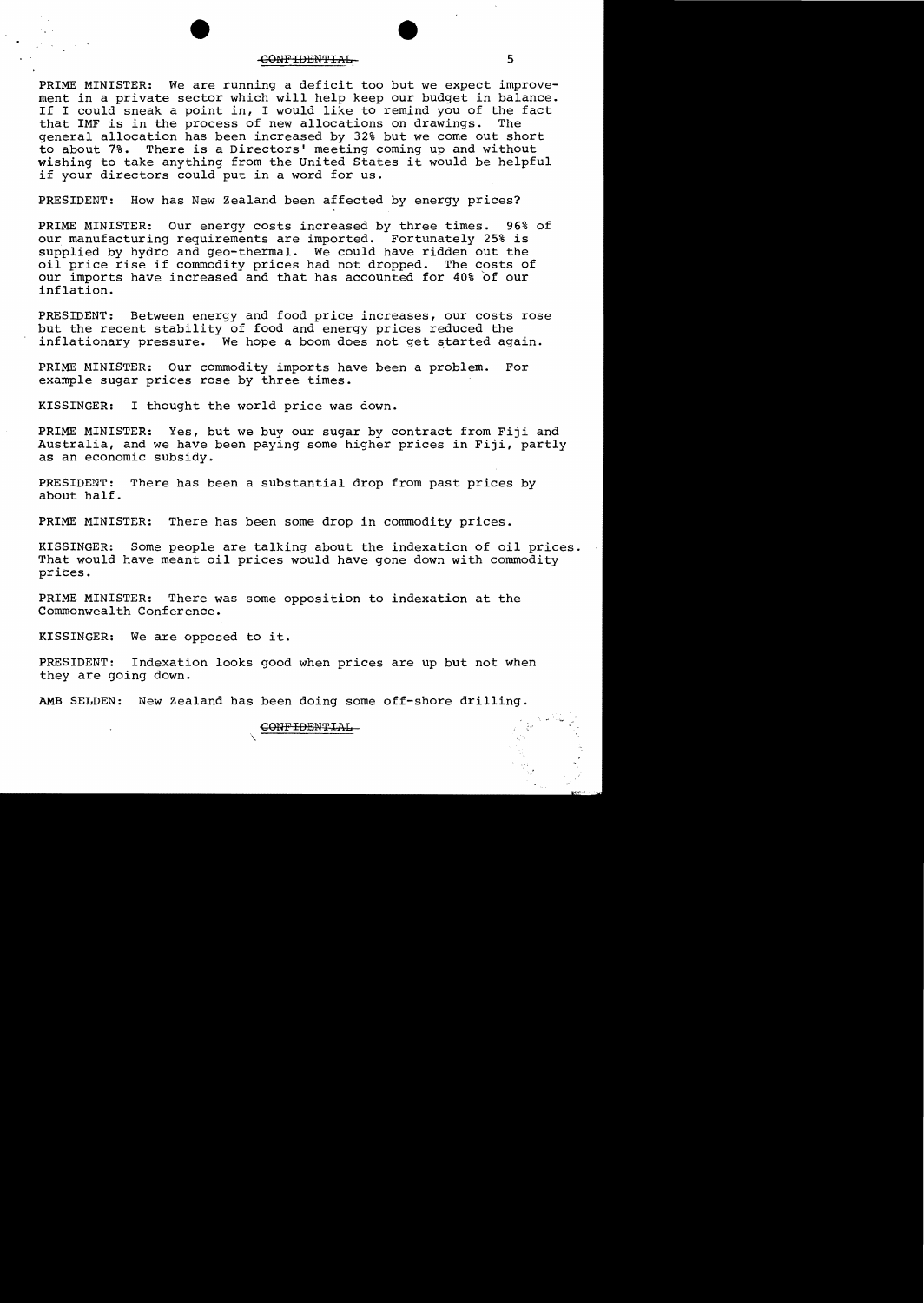PRIME MINISTER: We have not struck oil, but we have a good gas strike which will be helpful.

PRESIDENT: I visited oil rigs in the Gulf of Mexico about two weeks ago. They are massive and expensive. \$26 million for one rig. They are massive and expensive. \$26 million for one rig.

KISSINGER: The Trinidad Prime Minister came with the idea that sovereignty began where oil rigs were because of the need to police them. That is a novel idea that would push out Trinidad well into the sea.

PRESIDENT: How can we work out the problem of naval facilities in Singapore?

PRIME MINISTER: Lee will want to deal directly with you. It has<br>been suggested that we fill the gap left by the British. I had been suggested that we fill the gap left by the British. some talk with Lee on it and I interpret his view that if there is to be any arrangement it should be directly between his Government and the United States. I see no difficulty in I see no difficulty in getting facilities from him but he will take an even-handed stance with respect to others. There could be security problems, but Lee felt that these could be handled. He regards the UK departure as putting the asset back into Singapore hands. It is no longer a part of the five-power arrangement. New Zealand is not enthusiastic about taking on the facilities, but in any event Lee will prefer to deal on a Government-to-Government basis.

PRESIDENT: If he were to have a different point of view, would your Government be willing to reconsider?

PRIME MINISTER: We would have to take a look at it. We did not consider it further on the basis of his reaction. If he changes we Will look at it.

KISSINGER: We are seeing him tomorrow. He is a tough fellow.

PRIME MINISTER: He has been Prime Minister since 1959 and has had his troubles in the past.

KISSINGER: He is much better organized now. He came to Harvard when I was a professor there. Everyone thought he would be a soft-minded<br>Socialist. He shook up my colleagues by showing them how tough-He shook up my colleagues by showing them how toughminded he was.

PRIME MINISTER: He has done a good job.

KISSINGER: He is outstanding. He is a realistic person. He had to work Singapore loose from Malaysia. Some people think otherwise he would have taken it over.

CONFIDENTIAL

 $\mathcal{A}^{\mathcal{A}}$  , and  $\mathcal{A}^{\mathcal{A}}$  , and  $\mathcal{A}^{\mathcal{A}}$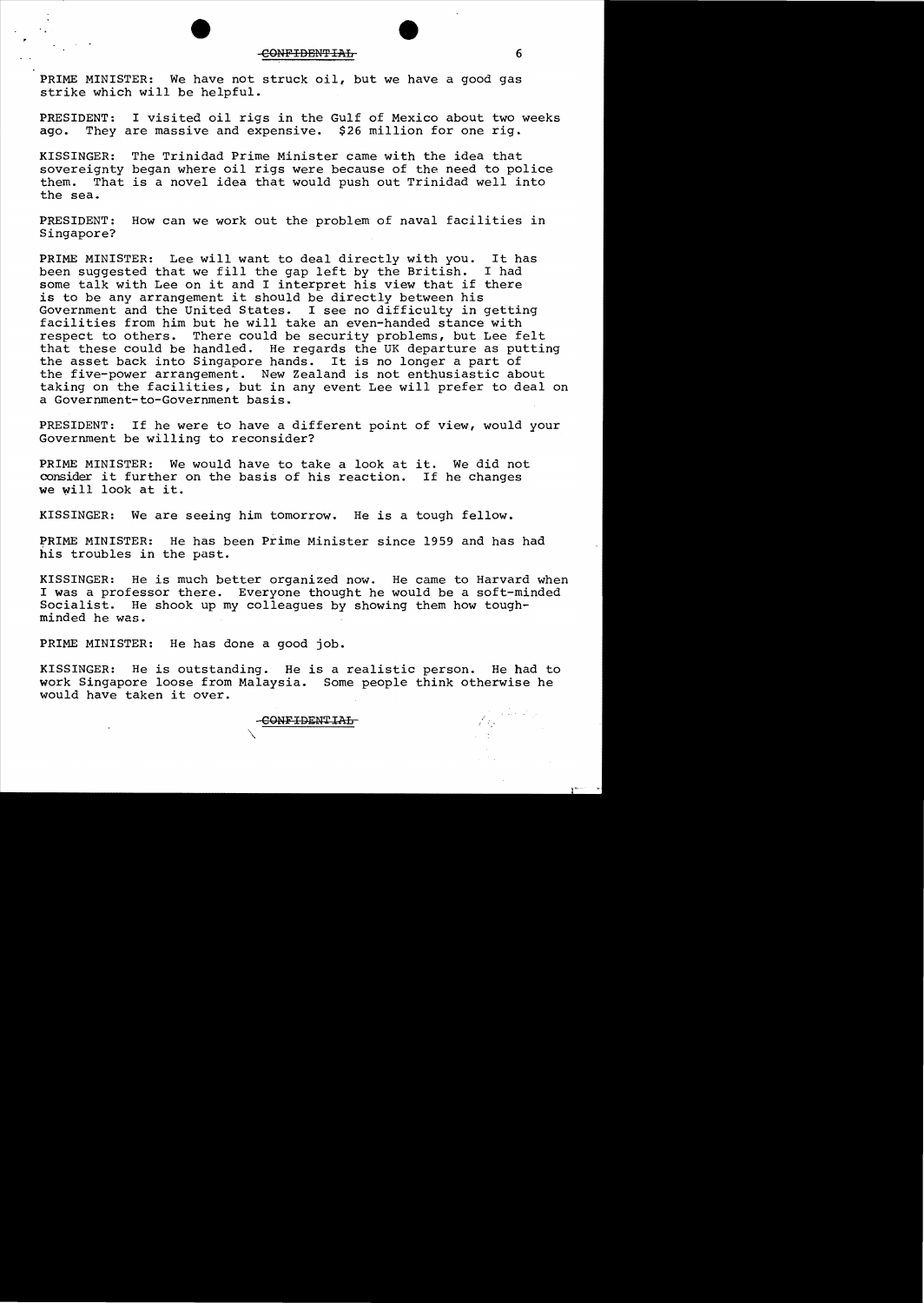### -CONFIDENTIAL 7

PRIME MINISTER: Maybe today he wished he had not worked loose.

KISSINGER: His problem is that his talents are greater than his country. He is really a leader who understands regional problems. He is not a parochial thinker.

PRIME MINISTER: I agree. There is no one who has a better conception<br>of the situation. At the Commonwealth Conference he was feeling At the Commonwealth Conference he was feeling pessimistic.

KISSINGER: He came to see me after the last Commonwealth Conference. It was the time of Watergate. His only interest was in a strong Presidency and whether it would hold until 1976.

PRIME MINISTER: You will find him well informed. He has strong views of the United States' overall interest in Asia.

KISSINGER: He always has a strong interest in Thailand also.

PRIME MINISTER: He always has. As I mentioned to the Secretary, whatever action can be taken to boost morale in Thailand would be helpful.

PRESIDENT: They are in jeopardy. They have asked us to reduce all our military personnel in twelve months. Our preference would be not to do so, but if they insist we will comply.

KISSINGER: Our strategy would be to go out grudgingly. Not give them the idea that one word from them and we are on the next boat. We should make them force the pace.

PRESIDENT: The more we delay and phase it out, the better for the area as a whole.

PRIME MINISTER: They are not the strongest Government but they are the only one around at the moment. Could we take a moment to discuss the energy situation?

KISSINGER: The Paris Meeting broke down on two issues: (1) the intransigence of the Algerians being mistakenly influenced by the French; (2) the linkage between energy and other commodities. We are reexamining the issue and some flexibility can be developed. We cannot accept indexation and not all commodities can be discussed at once but we are developing a position in our Government and making<br>progress. The big problem is to avoid confrontation with the third The big problem is to avoid confrontation with the third<br>alking with Venezuela, Saudi Arabia and Indonesia. If they world by talking with Venezuela, Saudi Arabia and Indonesia. are flexible, we can meet them more than half way.

PRIME MINISTER: No doubt they are flexing their muscles and they have power that cannot be discounted.

CONF IDENTIAL

 $\diagup$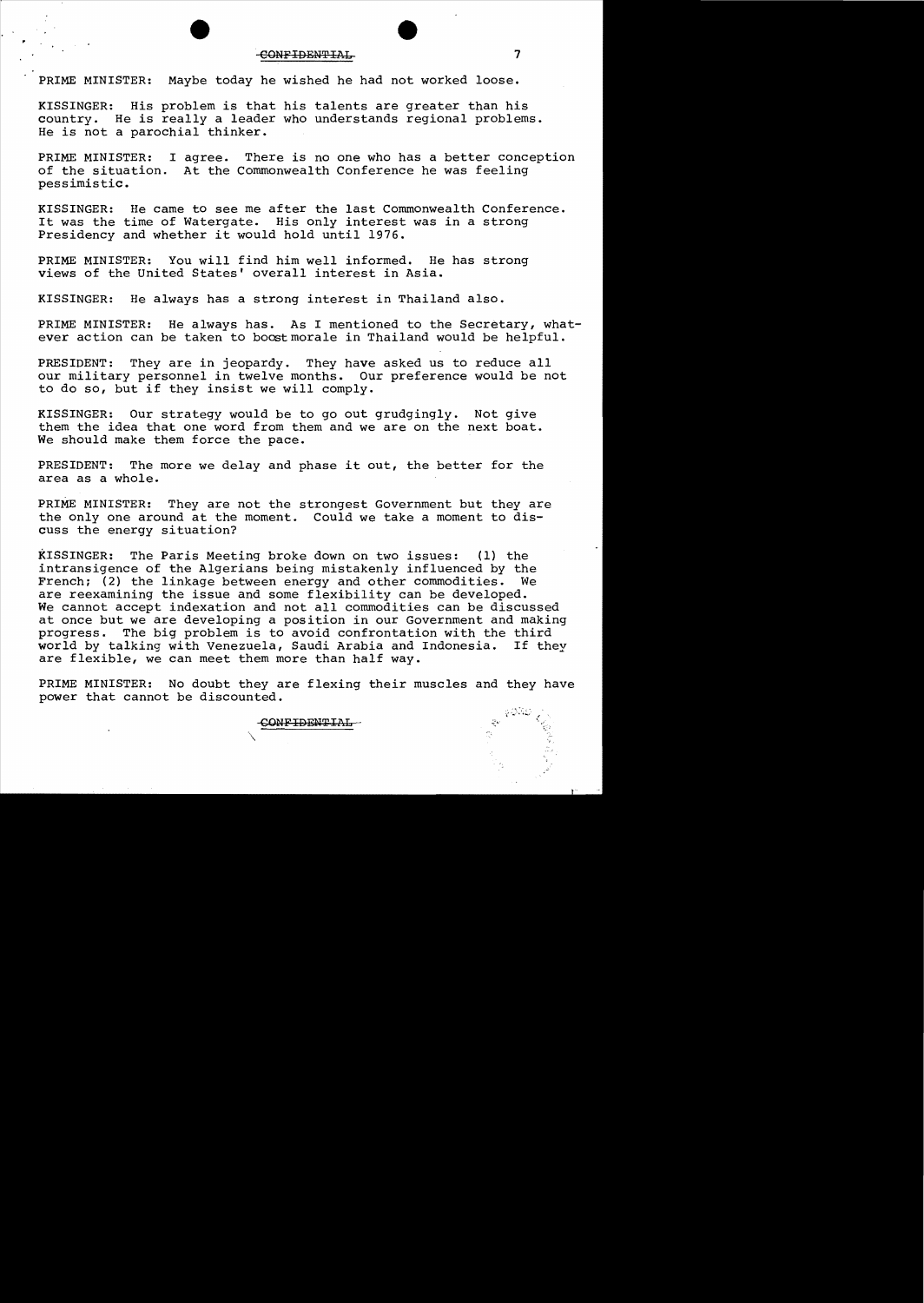#### ...cONF IDBN'P IAL 8

PRESIDENT: We cannot let them run free and loose either.

KISSINGER: If they are willing to take a basically cooperative stance, we have no interest in confrontation but if they get organized in a bloc\_ and act in confrontation then we will have a problem.

PRIME MINISTER: I think they will be willing to calm down. At the Jamaica Conference, as we worked through the various problems, and the more mature nations had a chance to have their say, the others moved to a more sensible approach.

PRESIDENT: We will be responsive to that kind of attitude, but if they behave as they have at the UN the last several years, we will have to act differently. We are prepared to sit down but if they are going to act as a hard-nosed  $\overline{block}$  we will not accept it. Whether at the UN or elsewhere. Some reciprocity is required.

PRIME MINISTER: Some of them are quite responsible. Gowon of Nigeria showed up very well.

PRESIDENT: That is encouraging. How long will you be remaining in the United States?

PRIME MINISTER: I am leaving at 3 PM this afternoon. We have a Party Conference in New Zealand that I must get back to.

PRESIDENT: How do you fly back?

PRIME MINISTER: To Honolulu and then onward.

PRESIDENT: That is a long flight. It is ten hours to Honolulu.

AMB SELDEN: And it is nine hours from there.

PRIME MINISTER: I would like to invite you to take that flight. We would welcome your visiting New Zealand.

PRESIDENT: I would love to. I have never been there. I do have other commitments, but I would like very much to. Thank you for the invita-<br>tion. We will think about it. We will think about it.

PRIME MINISTER: We would welcome you.

AMB SELDEN: Johnson is the only President who visited New Zealand while in office. Nixon came once as a Vice President. Nixon came once as a Vice President.

PRIME MINISTER: Agnew came as Vice President but things were tense at the time and it was not a good experience.

 $\mathcal{L}$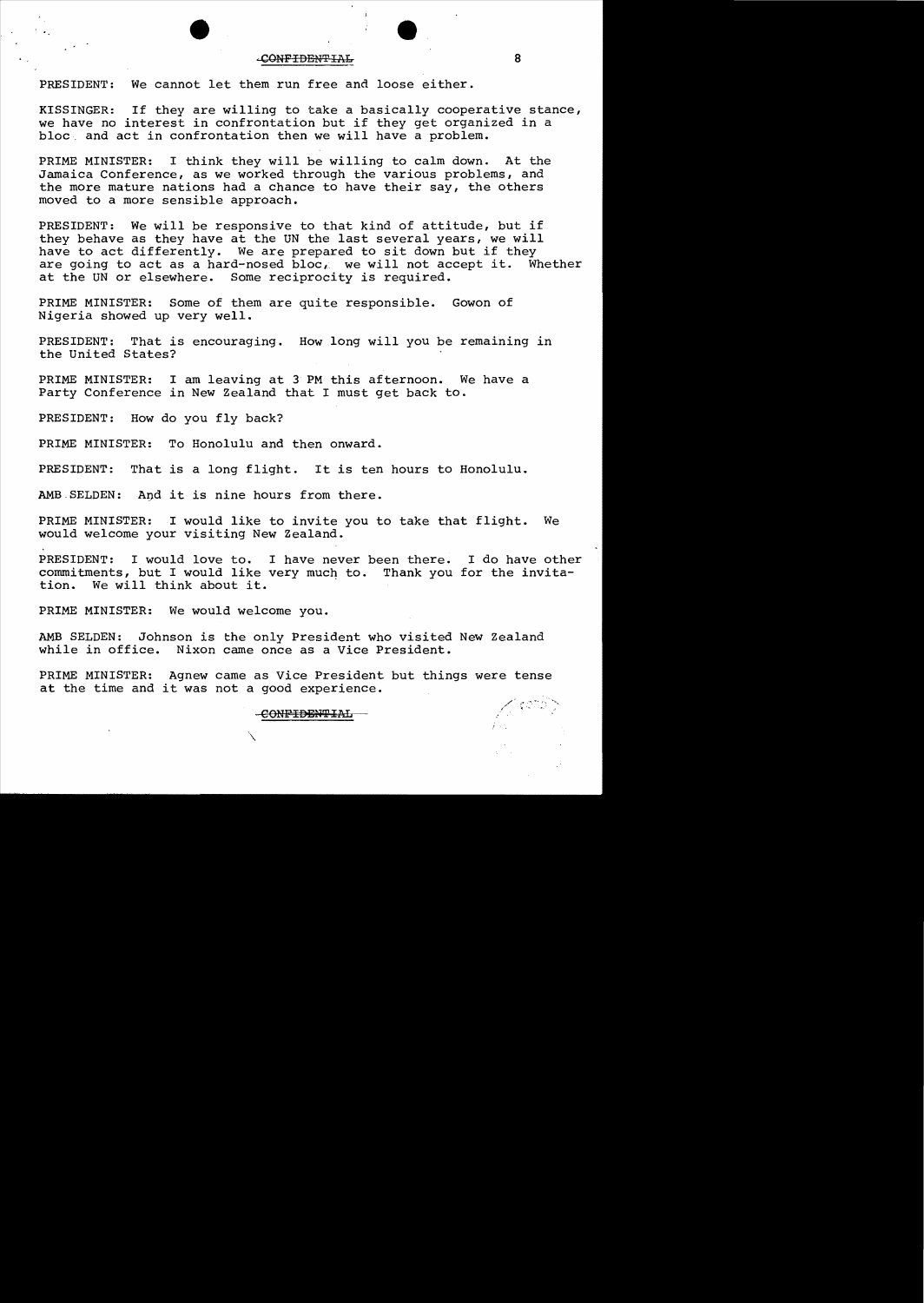PRESIDENT: When did Johnson go?

AMB WHITE: In 1966.

KISSINGER: On another occasion Johnson went to Australia and then ended up going around the world without telling anyone of his plans.

PRIME MINISTER: There is always planning for the security problems. We do not have much of a problem in New Zealand. We have two constables in frcntof the Parliament. One old fellow and a younger one being trained.

PRESIDENT: It is different here.

PRIME MINISTER: So far we have been fortunate.

PRESIDENT: Is there anything else to talk about?

PRIME MINISTER: One other point. What could develop in the Middle East? We had a visit from the Israeli representative in Asia and he was not so depressed.

PRESIDENT: We were disappointed over the suspension of the talks. We had been working on the problem on a step-by-step advance but it did not work out. We have been reviewing the situation and there are three possibilities: (1) the resumption of the step-by-step approach; (2) make a bid for a broad over-all, comprehensive approach; (3) under the umbrella of the over-all approach go through a step-bystep process. I am seeing Sadat on the first of June and Rabin on the 11th. After that we will make our decision. We feel strongly that we cannot let things drift. If we do, everyone is certain that war will come with all the problems that it would involve, such as an oil embargo. We are determined to keep the momentum going but we have no final decision at the moment. The risks are too great for us to just sit back.

PRIME MINISTER: Is there any risk that Israel will take preemptive action?

KISSINGER: That would get them into massive difficulties with us.

PRESIDENT: They would misread American public opinion if they did so. We want all parties to keep cool.

PRIME MINISTER: Is there coordination between Egypt and Syria?

 $\checkmark$ 

KISSINGER: In war or in the negotiations?

PRIME MINISTER: In the negotiations.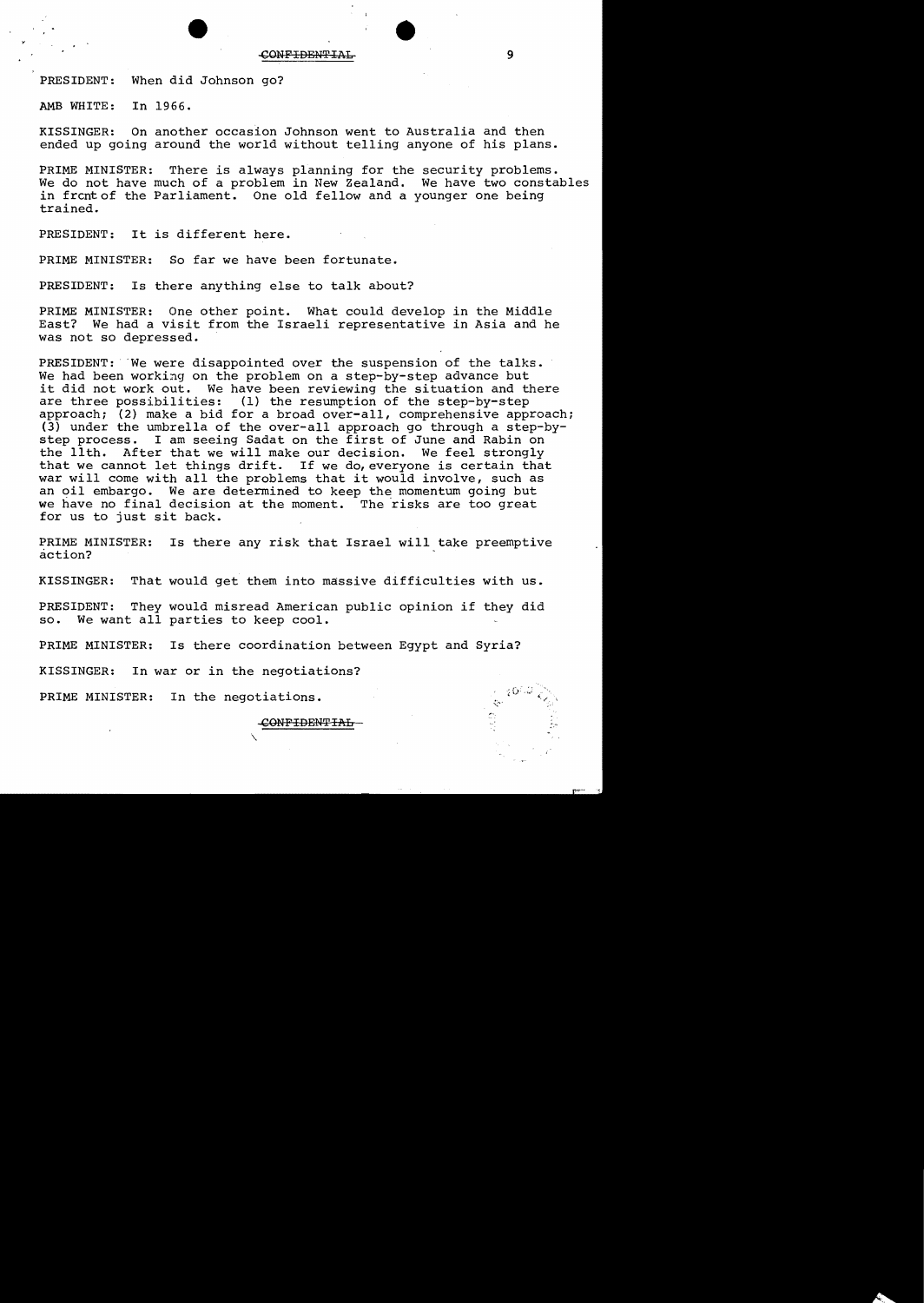#### CONFIDENTIAL 10

KISSINGER: There is no extensive coordination but that is an asset. If we get agreement with one then we can use it with the other. The biggest problem is the Israeli position. We cannot underwrite a stalemate. One other question we would like to discuss. have talked about a Nuclear Free Zone and introducing a resolution. Your Acting Prime Minister has said some things and we wonder if before such a resolution is introduced by New Zealand we could have consultations. If things go badly in Southeast Asia and Indonesia goes bad, there could be problems. It depends on how a Nuclear Free Zone would be defined. It may not turn out to be in the long-term interest.

PRIME MINISTER: It would be wrong for us as an ally to make such a proposition at the UN without talking to you. We would plan to talk it through with you. It is not a new idea, it has been in our Party platform. But it is a matter of definition, how it applies, to whom and what constraints there may be.

KISSINGER: We can defend ourselves without nuclear weapons in the South Pacific. But the question arises as to what is in the best But the question arises as to what is in the best interest of the people there.

PRIME MINISTER: In any event, Fiji will promote the subject. They are taking this line because of the French nuclear activity.

KISSINGER: The French are planning to stop testing anyway.

PRIME MINISTER: In any event they have no plans to test this year and I do not think they will go to atmospheric testing again.

AMB SELDEN: I talked to the Fijian Prime Minister and asked him if he really wanted a Nuclear Free Zone. I pointed out that onethird of our Navy was nuclear-powered and a Nuclear Free Zone could have some broad implications. He had not thought about that.

PRIME MINISTER: There would be no problem with respect to movement.

PRESIDENT: I commissioned the nuclear carrier NIMITZ the other day.<br>It is an important part of our long-range establishement. Too re-It is an important part of our long-range establishement. strictive a definition on nuclear zones would require us to take a look at our defense commitments.

PRIME MINISTER: It is a fair requirement and we will be ready to consult. I do not think there will be any difficulty in coming to I do not think there will be any difficulty in coming to an agreement.

KISSINGER: Not that we would be insulted if you were to drop the matter.

GONF IDENTIAL

"